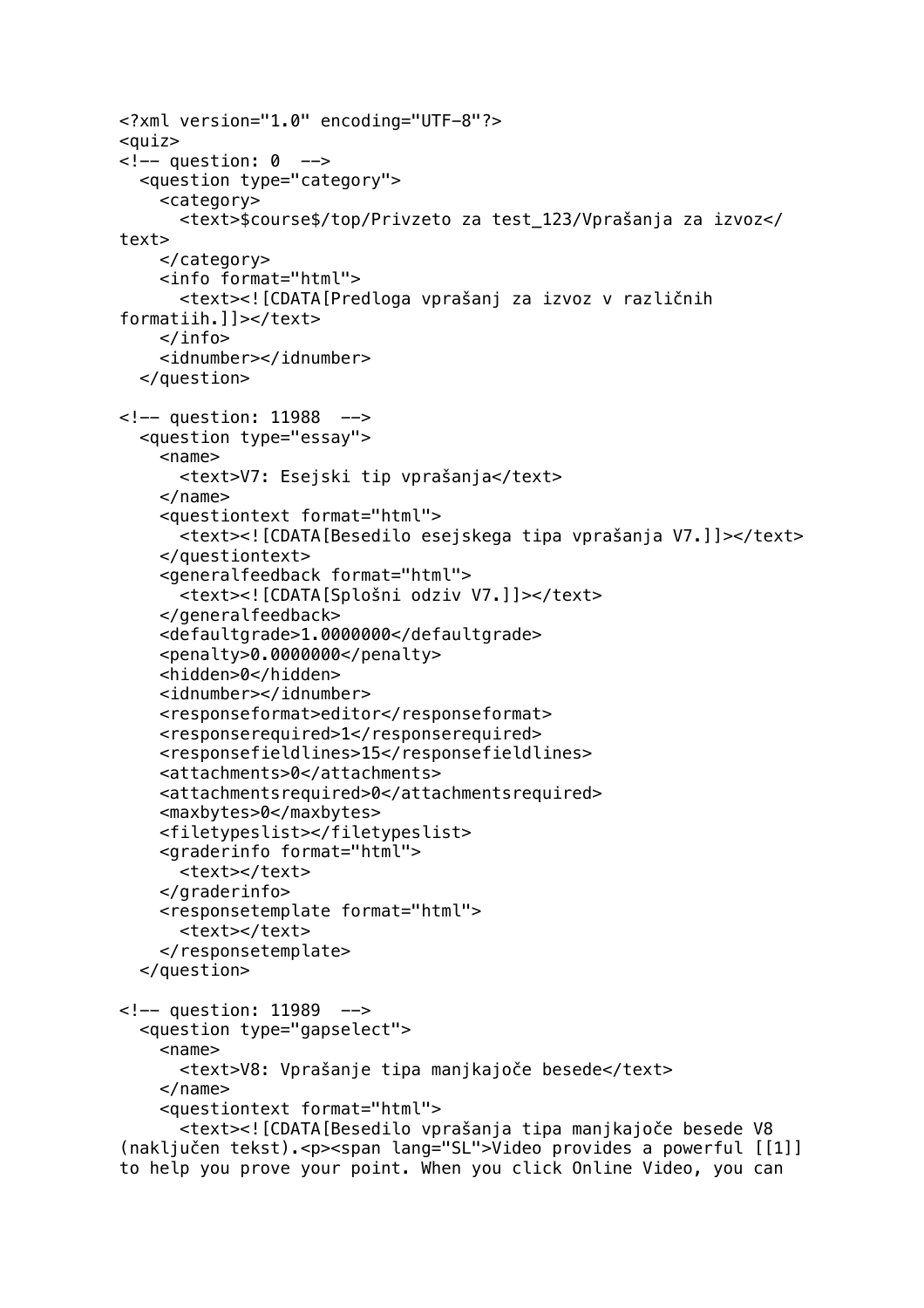paste in the embed code for the video you [[2]] to add. You can also type a keyword to search online for the video that [[3]] fits your document. To make your document look professionally produced, Word provides [[4]], [[5]], cover page and text box designs that complement each other. For example, you can add a matching cover page, header and sidebar. Click Insert, then choose the [[6]] you want from the different galleries.</span>]]></text> </questiontext> <generalfeedback format="html"> <text><![CDATA[Splošni odziv]]></text> </generalfeedback> <defaultgrade>1.0000000</defaultgrade> <penalty>0.3333333</penalty> <hidden>0</hidden> <idnumber></idnumber> <shuffleanswers>1</shuffleanswers> <correctfeedback format="html"> <text>Vaš odgovor je pravilen.</text> </correctfeedback> <partiallycorrectfeedback format="html"> <text>Vaš odgovor je delno pravilen.</text> </partiallycorrectfeedback> <incorrectfeedback format="html"> <text>Vaš odgovor je nepravilen.</text> </incorrectfeedback> <shownumcorrect/> <selectoption> <text>možnost A1</text> <group>1</group> </selectoption> <selectoption> <text>možnost A2</text> <group>1</group> </selectoption> <selectoption> <text>možnost A3</text> <group>1</group> </selectoption> <selectoption> <text>možnost A4</text> <group>1</group> </selectoption> <selectoption> <text>možnost B1</text> <group>2</group> </selectoption> <selectoption> <text>možnost B2</text> <group>2</group> </selectoption> </question> <!-- question: 11985 -->

<question type="matching">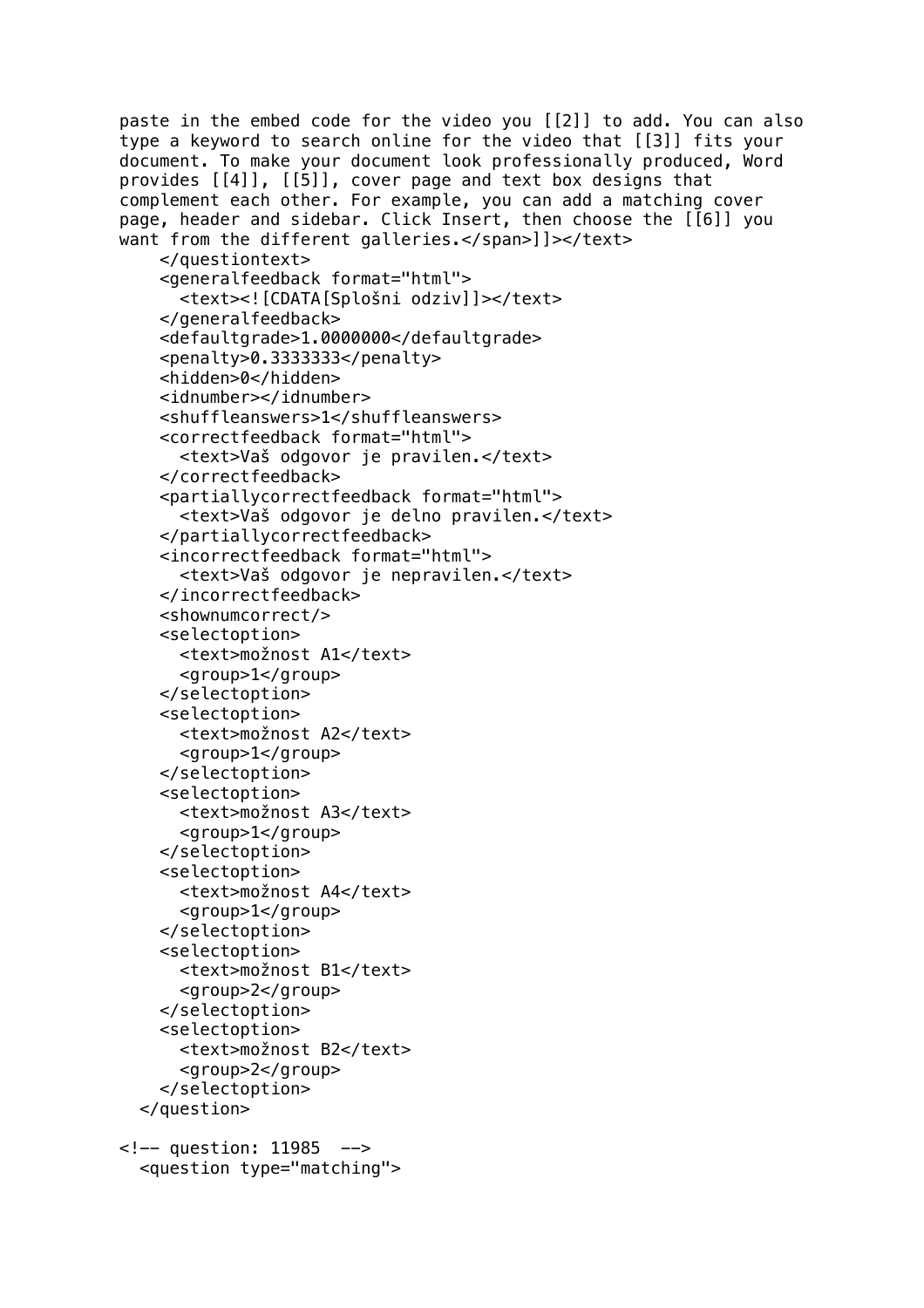```
<name> <text>V4: Vprašanje ujemanja</text>
     </name>
     <questiontext format="html">
       <text><![CDATA[Besedilo vprašanja V4.]]></text>
     </questiontext>
     <generalfeedback format="html">
       <text><![CDATA[Splošni odziv vprašanja V4.]]></text>
     </generalfeedback>
     <defaultgrade>1.0000000</defaultgrade>
     <penalty>0.3333333</penalty>
     <hidden>0</hidden>
     <idnumber></idnumber>
     <shuffleanswers>true</shuffleanswers>
     <correctfeedback format="html">
       <text>Vaš odgovor je pravilen.</text>
     </correctfeedback>
     <partiallycorrectfeedback format="html">
       <text>Vaš odgovor je delno pravilen.</text>
     </partiallycorrectfeedback>
     <incorrectfeedback format="html">
       <text>Vaš odgovor je nepravilen.</text>
     </incorrectfeedback>
     <shownumcorrect/>
     <subquestion format="html">
       <text><![CDATA[Prvo vprašanje]]></text>
       <answer>
         <text>Prvi odgovor</text>
       </answer>
     </subquestion>
     <subquestion format="html">
       <text><![CDATA[Drugo vprašanje]]></text>
       <answer>
         <text>Drugi odgovor</text>
       </answer>
     </subquestion>
     <subquestion format="html">
       <text><![CDATA[Tretje vprašanje]]></text>
       <answer>
         <text>Tretji odgovor</text>
       </answer>
     </subquestion>
     <subquestion format="html">
      <text></text>
      <sub>answer</sub></sub>
         <text>Četrti odgovor</text>
       </answer>
     </subquestion>
   </question>
<!-- question: 11990 -->
   <question type="cloze">
    <name> <text>V9: Ugnezdeni tip vprašanja (dopolnitveno, CLOZE
```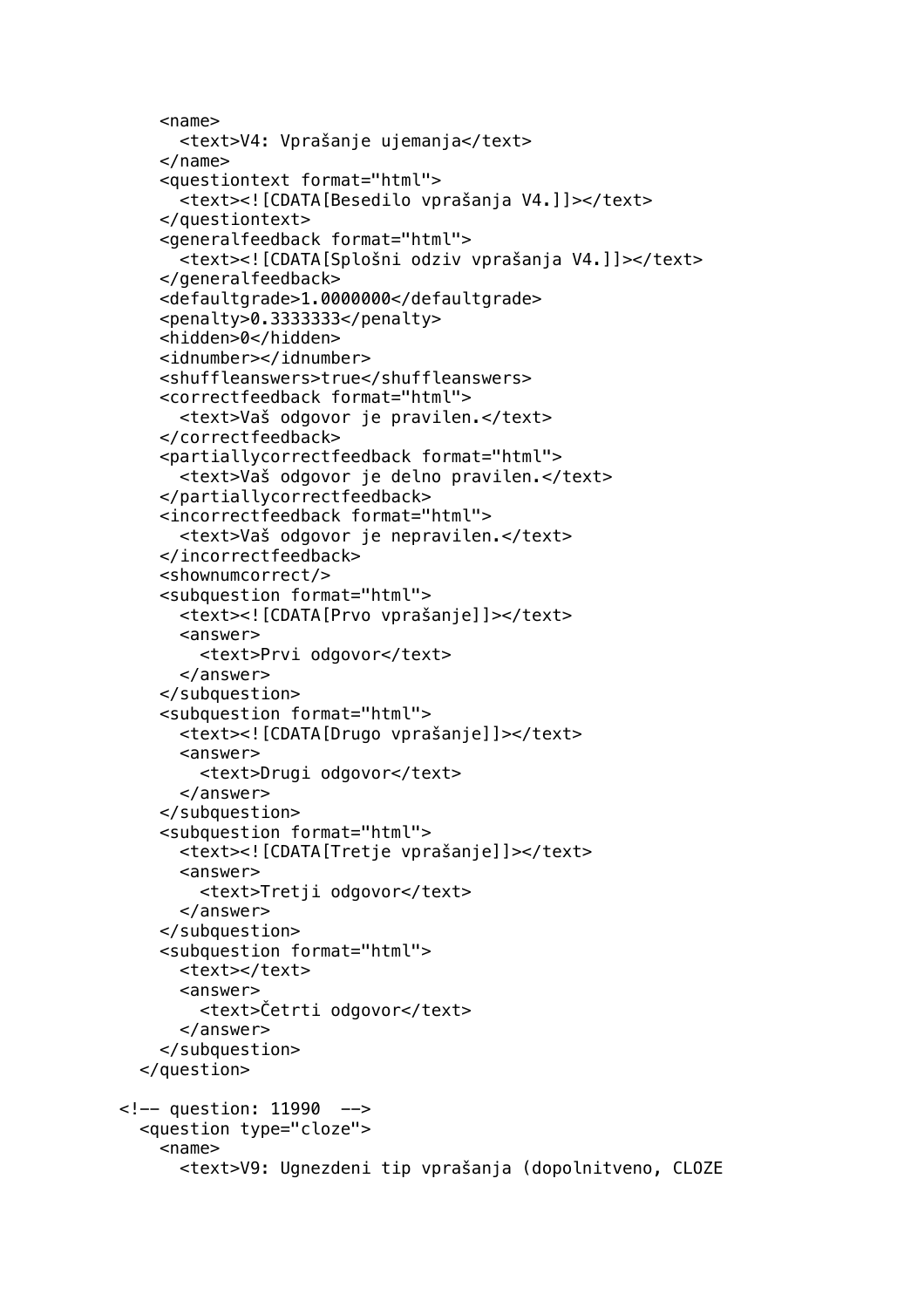## vprašanje)</text>

</name>

<questiontext format="html">

```
 <text><![CDATA[<p>Besedilo vgnezdenega tipa vprašanja 
V9:<p>This question consists of some text with an answer embedded 
right here {1:MULTICHOICE:Wrong answer#Feedback for this wrong 
answer~Another wrong answer#Feedback for the other wrong 
answer~=Correct answer#Feedback for correct answer~%50%Answer that 
gives half the credit#Feedback for half credit answer}<p>and right 
after that you will have to deal with this short answer 
{1:SHORTANSWER:Wrong answer#Feedback for this wrong answer~=Correct 
answer#Feedback for correct answer~%50%Answer that gives half the 
credit#Feedback for half credit answer}<p>and finally we have a 
floating point number {2:NUMERICAL:=23.8:0.1#Feedback for correct 
answer 23.8~%50%23.8:2#Feedback for half credit answer in the nearby 
region of the correct answer}.<p>The multichoice question can also
be shown in the vertical display of the standard moodle multiple 
choice. \{2:MCV:1. Wrong answer#Feedback for this wrong answer\sim 2.
Another wrong answer#Feedback for the other wrong answer~=3. Correct 
answer#Feedback for correct answer~%50%4. Answer that gives half the 
credit#Feedback for half credit answer}<p>0r in an horizontal
display that is included here in a table {2:MCH:a. Wrong 
answer#Feedback for this wrong answer~b. Another wrong 
answer#Feedback for the other wrong answer~=c. Correct 
answer#Feedback for correct answer~%50%d. Answer that gives half the 
credit#Feedback for half credit answer}<p>A shortanswer question 
where case must match. Write moodle in upper case letters 
{1:SHORTANSWER_C:moodle#Feedback for moodle in lower case 
~=MOODLE#Feedback for MOODLE in upper case ~%50%Moodle#Feedback for 
only first letter in upper case}<p>Note that addresses like 
www.moodle.org and smileys:-) all work as normal:<p>a) How good is 
this? {:MULTICHOICE:=Yes#Correct~No#We have a different opinion}
<p>b) What grade would you give it? \{3:NUMERICAL:=3:2\}])></text>
     </questiontext>
     <generalfeedback format="html">
       <text><![CDATA[Splošni odziv na vprašanje V9.]]></text>
     </generalfeedback>
     <penalty>0.3333333</penalty>
     <hidden>0</hidden>
     <idnumber></idnumber>
   </question>
<!-- question: 11982 -->
   <question type="multichoice">
    <name> <text>V1: Vprašanje izbirnega tipa z enim pravilnim 
odgovorom</text>
     </name>
     <questiontext format="html">
       <text><![CDATA[Besedilo prvega vprašanja.]]></text>
     </questiontext>
     <generalfeedback format="html">
       <text><![CDATA[Splošni odziv.]]></text>
     </generalfeedback>
```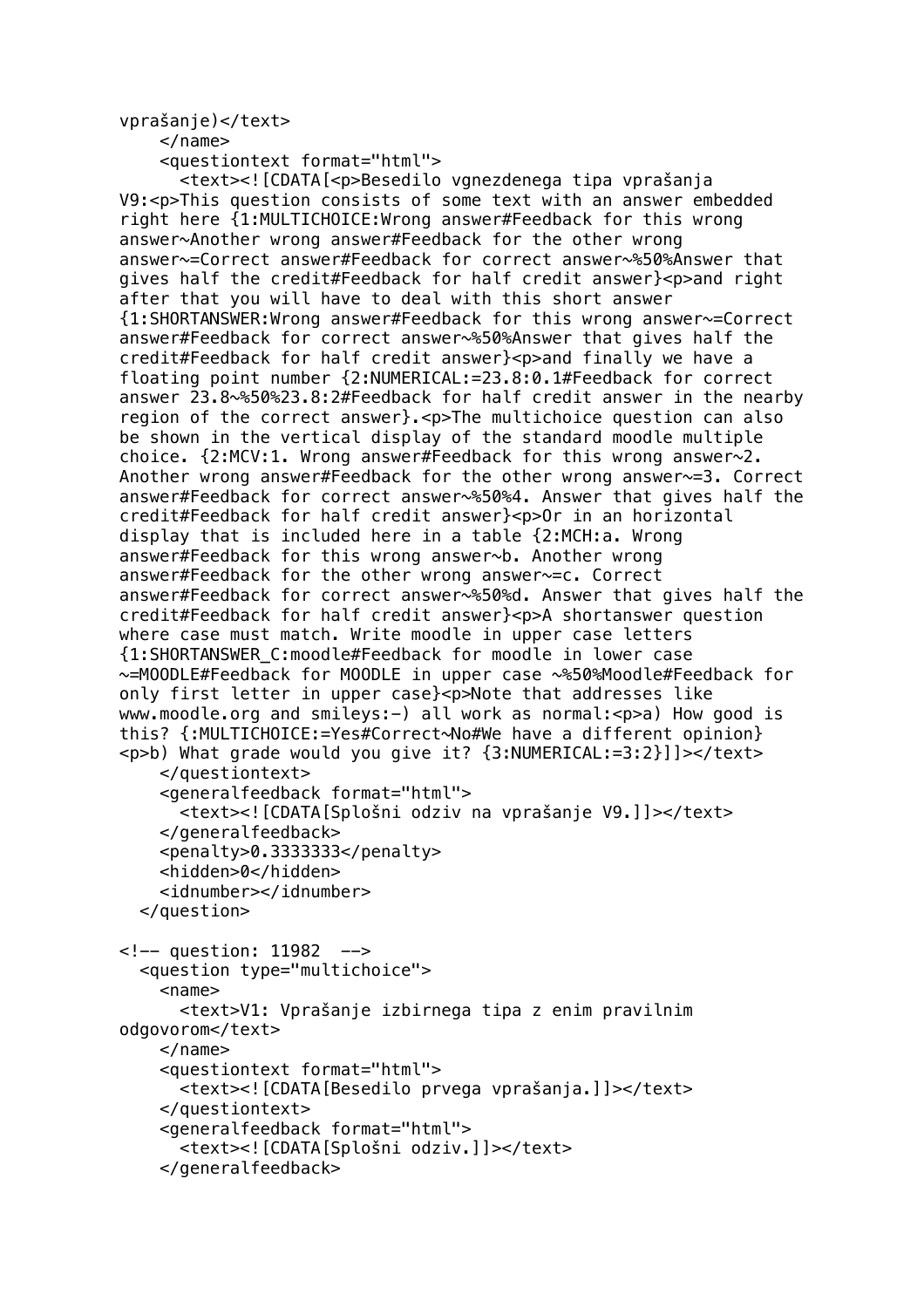```
 <defaultgrade>1.0000000</defaultgrade>
     <penalty>0.3333333</penalty>
     <hidden>0</hidden>
     <idnumber></idnumber>
     <single>true</single>
     <shuffleanswers>true</shuffleanswers>
     <answernumbering>abc</answernumbering>
     <showstandardinstruction>0</showstandardinstruction>
     <correctfeedback format="html">
       <text>Vaš odgovor je pravilen.</text>
     </correctfeedback>
     <partiallycorrectfeedback format="html">
       <text>Vaš odgovor je delno pravilen.</text>
     </partiallycorrectfeedback>
     <incorrectfeedback format="html">
       <text>Vaš odgovor je nepravilen.</text>
     </incorrectfeedback>
     <shownumcorrect/>
     <answer fraction="0" format="html">
       <text><![CDATA[Prva izbira]]></text>
       <feedback format="html">
         <text><![CDATA[Prva izbira žal ni pravilna.]]></text>
       </feedback>
     </answer>
     <answer fraction="100" format="html">
       <text><![CDATA[Druga izbira]]></text>
       <feedback format="html">
         <text><![CDATA[Druga izbira je pravilen odgovor.]]></text>
       </feedback>
     </answer>
     <answer fraction="0" format="html">
       <text><![CDATA[Tretja izbira]]></text>
       <feedback format="html">
         <text><![CDATA[Tretja izbira ni pravilen odgovor.]]></text>
       </feedback>
     </answer>
   </question>
<!-- question: 11983 -->
   <question type="multichoice">
    <sub>name></sub></sub>
       <text>V2: Vprašanje izbirnega tipa z več pravilnimi odgovori</
text>
     </name>
     <questiontext format="html">
       <text><![CDATA[Besedilo vprašanja V2.]]></text>
     </questiontext>
     <generalfeedback format="html">
       <text><![CDATA[Splošni odziv na vprašanje V2.]]></text>
     </generalfeedback>
     <defaultgrade>1.0000000</defaultgrade>
     <penalty>0.3333333</penalty>
     <hidden>0</hidden>
     <idnumber></idnumber>
```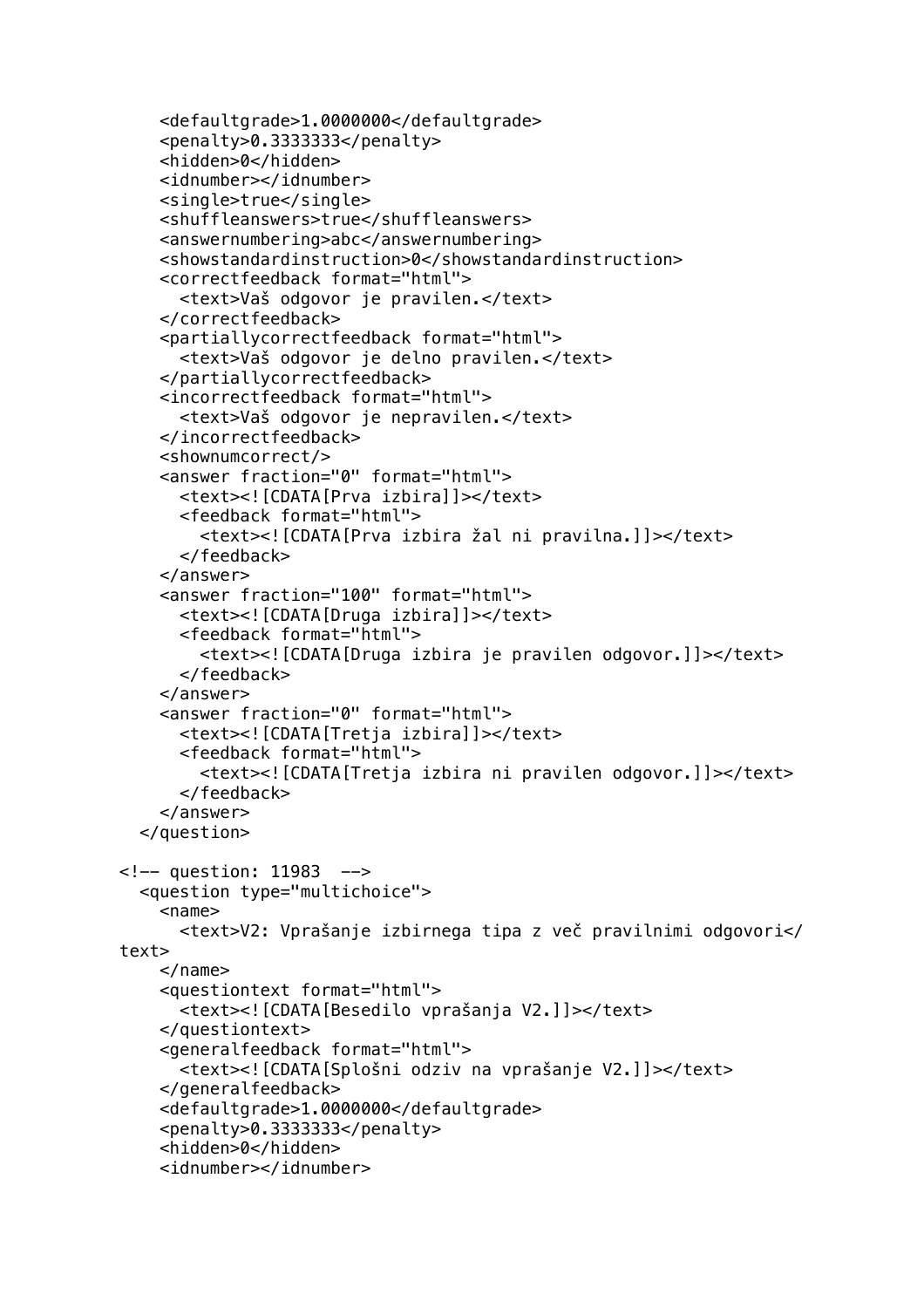```
 <single>false</single>
     <shuffleanswers>true</shuffleanswers>
     <answernumbering>abc</answernumbering>
     <showstandardinstruction>0</showstandardinstruction>
     <correctfeedback format="html">
       <text>Vaš odgovor je pravilen.</text>
     </correctfeedback>
     <partiallycorrectfeedback format="html">
       <text>Vaš odgovor je delno pravilen.</text>
     </partiallycorrectfeedback>
     <incorrectfeedback format="html">
       <text>Vaš odgovor je nepravilen.</text>
     </incorrectfeedback>
     <shownumcorrect/>
     <answer fraction="0" format="html">
       <text><![CDATA[Prva izbira]]></text>
       <feedback format="html">
         <text><![CDATA[Napačna izbira.]]></text>
       </feedback>
     </answer>
     <answer fraction="50" format="html">
       <text><![CDATA[Druga izbira]]></text>
       <feedback format="html">
         <text><![CDATA[Pravilna izbira, ki prinese 50% točk.]]></
text>
       </feedback>
     </answer>
     <answer fraction="50" format="html">
       <text><![CDATA[Tretja izbira]]></text>
       <feedback format="html">
         <text><![CDATA[Pravilna izbira, ki prinese 50% točk.]]></
text>
       </feedback>
     </answer>
     <answer fraction="0" format="html">
       <text><![CDATA[Četrta izbira]]></text>
       <feedback format="html">
         <text><![CDATA[Napačna izbira.]]></text>
       </feedback>
     </answer>
   </question>
<!-- question: 11987 -->
   <question type="numerical">
    <name> <text>V6: Številčni tip vprašanja</text>
     </name>
     <questiontext format="html">
       <text><![CDATA[Besedilo številčnega tipa vprašanja]]></text>
     </questiontext>
     <generalfeedback format="html">
       <text><![CDATA[Splošni odziv na številčni tip vprašanja.]]></
text>
     </generalfeedback>
```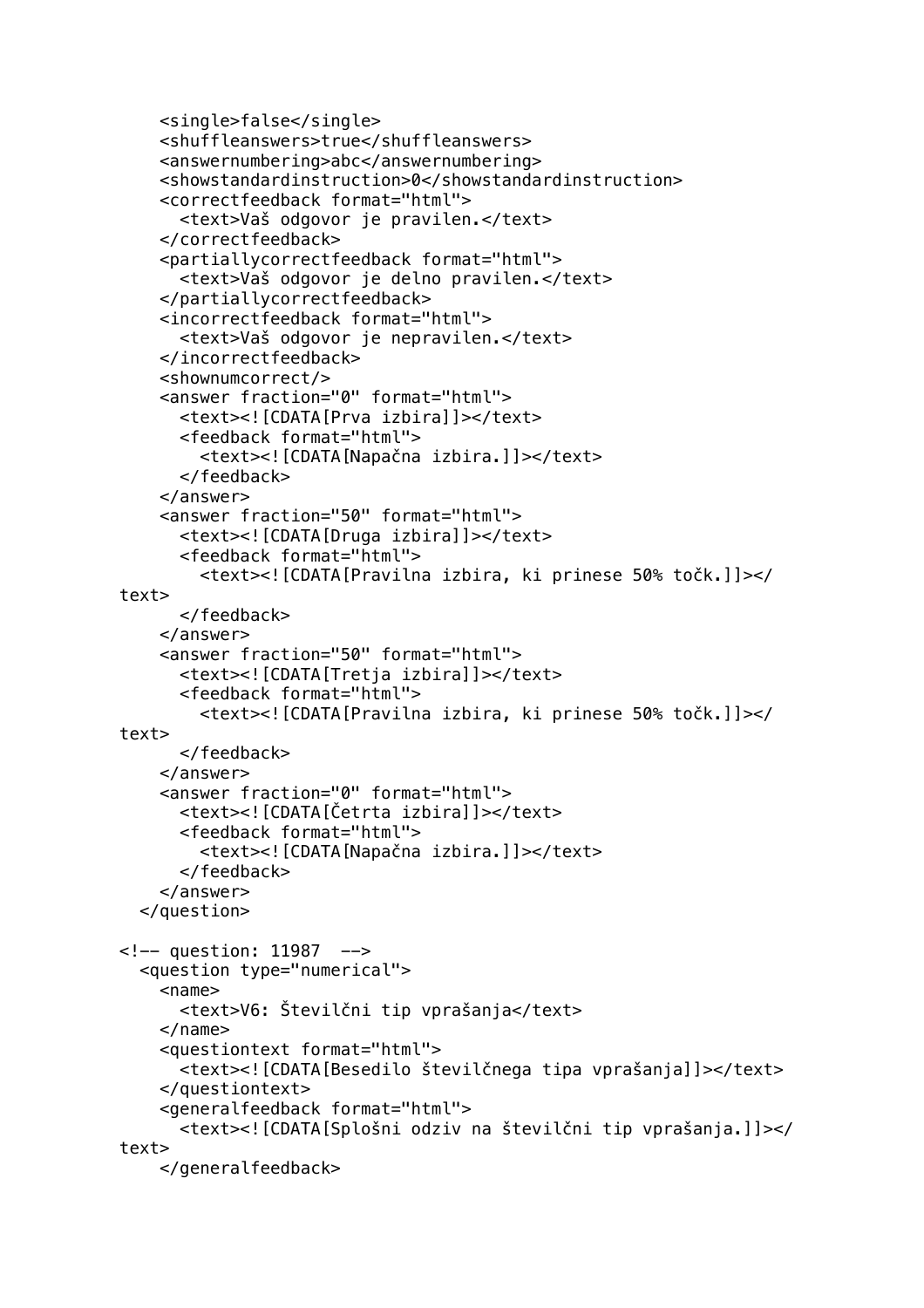```
 <defaultgrade>1.0000000</defaultgrade>
     <penalty>0.3333333</penalty>
     <hidden>0</hidden>
     <idnumber></idnumber>
     <answer fraction="100" format="moodle_auto_format">
      <text>10</text>
       <feedback format="html">
         <text><![CDATA[Odziv na pravilen odgovor (10).]]></text>
       </feedback>
       <tolerance>0</tolerance>
     </answer>
     <answer fraction="0" format="moodle_auto_format">
      <text>12</text>
       <feedback format="html">
         <text><![CDATA[Odziv na napačen odgovor (12).]]></text>
       </feedback>
       <tolerance>0</tolerance>
     </answer>
     <answer fraction="0" format="moodle_auto_format">
       <text>8</text>
       <feedback format="html">
         <text><![CDATA[Odziv na napačen odgovor (8).]]></text>
       </feedback>
       <tolerance>0</tolerance>
     </answer>
<units>
   <unit>
     <multiplier>1</multiplier>
     <unit_name>cm</unit_name>
  \langlelunit\rangle <unit>
     <multiplier>10</multiplier>
     <unit_name>mm</unit_name>
   </unit>
   <unit>
     <multiplier>0.1</multiplier>
     <unit_name>dm</unit_name>
   </unit>
</units>
     <unitgradingtype>0</unitgradingtype>
     <unitpenalty>0.1000000</unitpenalty>
     <showunits>0</showunits>
     <unitsleft>0</unitsleft>
   </question>
<!-- question: 11986 -->
   <question type="shortanswer">
     <name>
       <text>V5: Vpršaanje tipa kratek odgovor</text>
     </name>
     <questiontext format="html">
       <text><![CDATA[Besedilo vprašanja V5.]]></text>
     </questiontext>
     <generalfeedback format="html">
```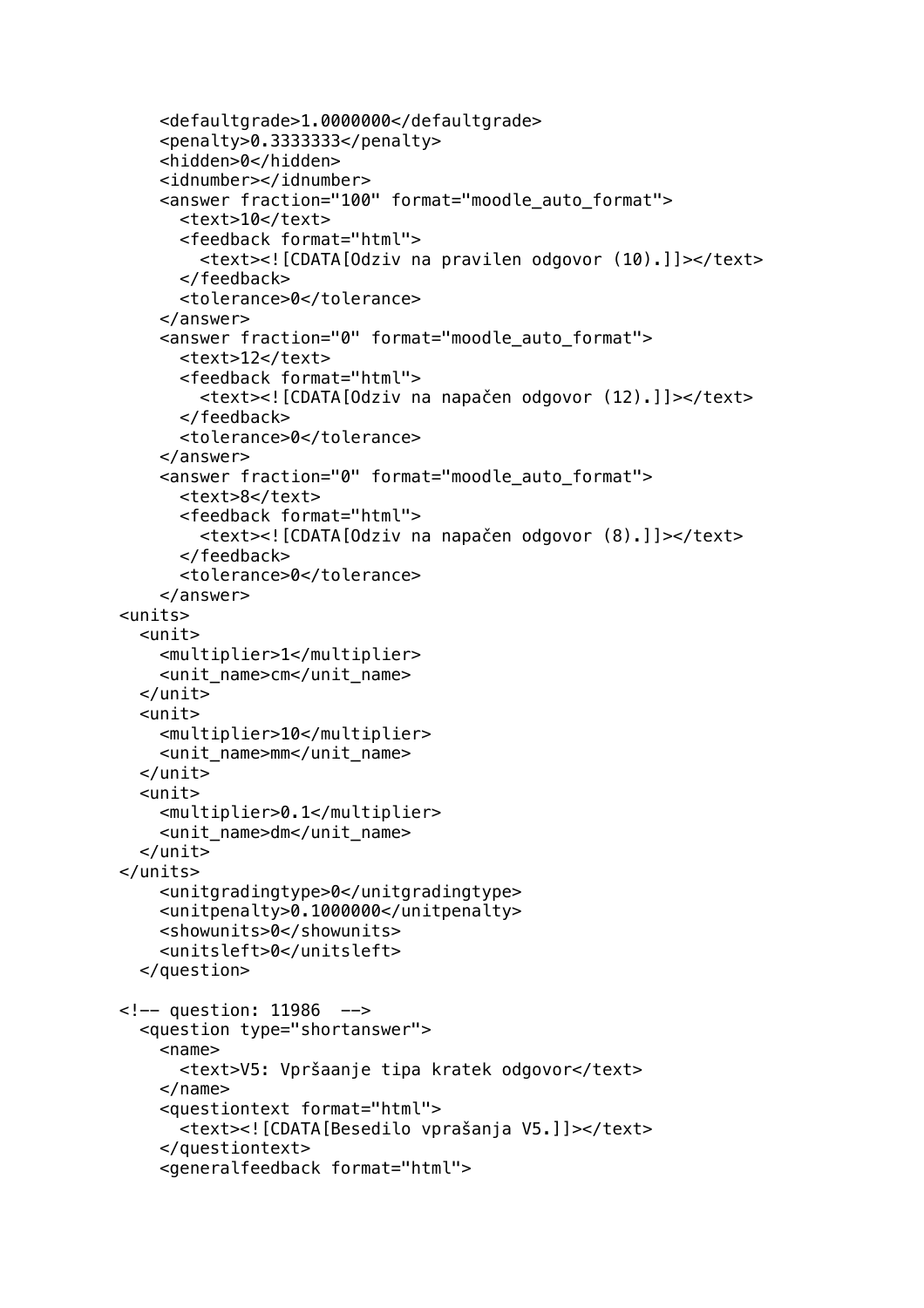```
 <text><![CDATA[Splošni odziv vprašanja V5.]]></text>
     </generalfeedback>
     <defaultgrade>1.0000000</defaultgrade>
     <penalty>0.3333333</penalty>
     <hidden>0</hidden>
     <idnumber></idnumber>
     <usecase>1</usecase>
     <answer fraction="100" format="moodle_auto_format">
       <text>Pravilni odgovor</text>
       <feedback format="html">
         <text><![CDATA[Odziv na pravilni odgovor]]></text>
       </feedback>
     </answer>
     <answer fraction="100" format="moodle_auto_format">
       <text>Pravilni odgovor 2</text>
       <feedback format="html">
         <text><![CDATA[Odziv na pravilni odgovor 2]]></text>
       </feedback>
     </answer>
     <answer fraction="50" format="moodle_auto_format">
       <text>Delno pravilen odgovor</text>
       <feedback format="html">
         <text><![CDATA[Odzivna delno pravilen odgovor]]></text>
       </feedback>
     </answer>
   </question>
<!-- question: 11984 -->
   <question type="truefalse">
    <name> <text>V3: Vprašanje tipa drži/ne drži</text>
     </name>
     <questiontext format="html">
       <text><![CDATA[Besedilo vprašanja V3.]]></text>
     </questiontext>
     <generalfeedback format="html">
       <text><![CDATA[Splošni odziv na vprašanje V3.]]></text>
     </generalfeedback>
     <defaultgrade>1.0000000</defaultgrade>
     <penalty>1.0000000</penalty>
     <hidden>0</hidden>
    <idnumber></idnumber>
     <answer fraction="0" format="moodle_auto_format">
       <text>true</text>
       <feedback format="html">
         <text><![CDATA[Odziv za odgovor Drži (ni pravilen 
odgovor).]]></text>
       </feedback>
     </answer>
     <answer fraction="100" format="moodle_auto_format">
       <text>false</text>
       <feedback format="html">
         <text><![CDATA[Odziv za odgovor Ne drži (pravilen 
odgovor).]]></text>
```